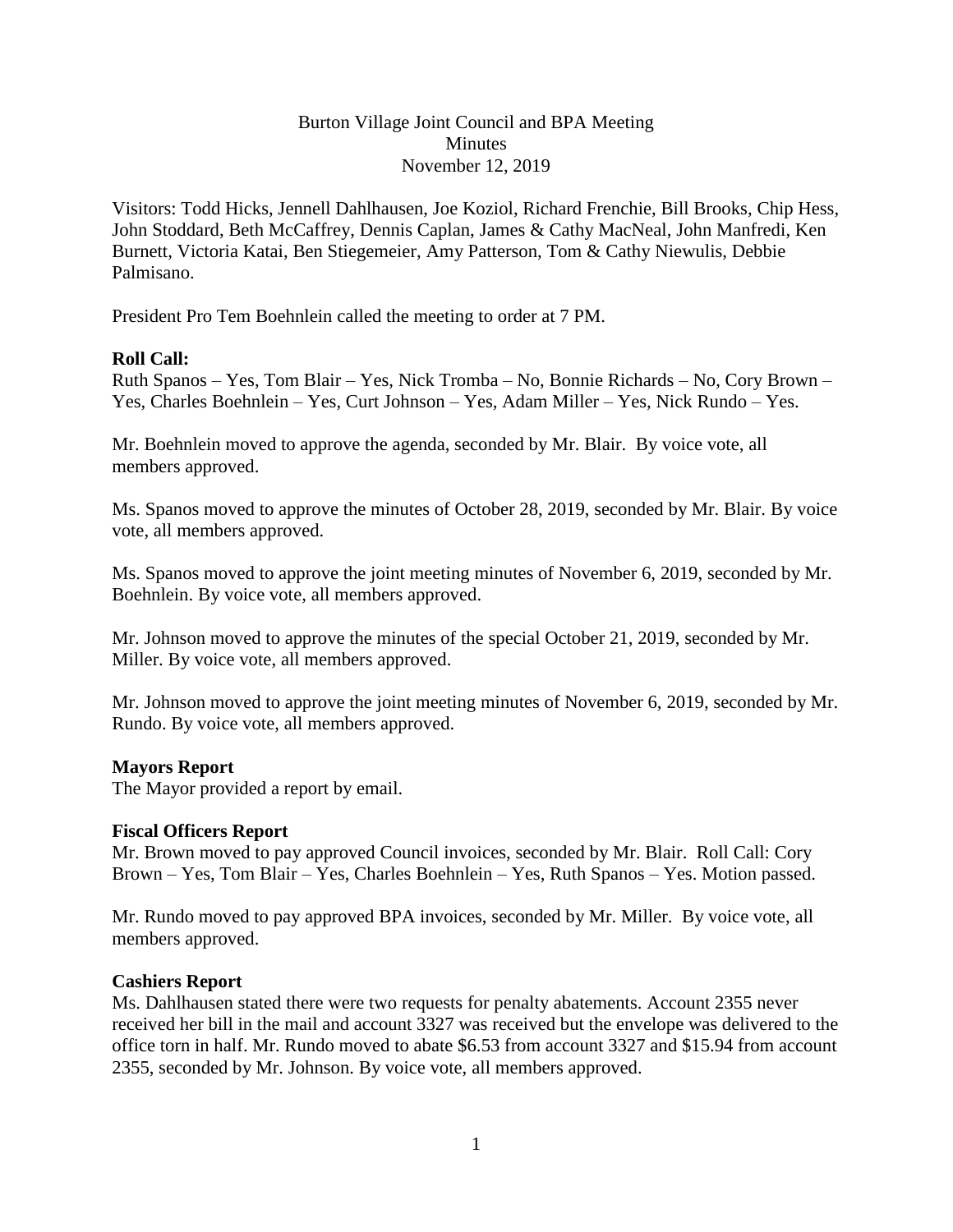Ms. Dahlhausen requested to certify accounts 3215-01, 4080 and 4435 to property taxes since the property owners haven't paid the bill. Account 3215-01 is shut off and Accounts 4080 and 4435 are sewer only. Mr. Miller moved to certify accounts 3215-01, 4080 and 4435 to property taxes, seconded by Mr. Rundo. By voice vote, all members approved.

Mr. Tromba arrived at 7:15 PM.

## **Solicitors Report**

Mr. Hicks had nothing to report.

### **Engineers Report**

Mr. Hess would like to do some core testing on Goodwin Ave to analyze how thick the gravel and asphalt is on the current road. He will get quotes from SME for Council.

### **Operators Report**

Mr. Neill provided a letter from ARCADIS for the additional sludge holding tank. Mr. Johnson moved to approve the quote for the additional sludge holding tank at the WWTP in the amount of 552,625.89, seconded by Mr. Rundo. Nick Rundo – Yes, Curt Johnson – Yes, Adam Miller – Abstain

Mr. Neill had some further discussions with Steamer Cap Hydrants LLC for hydrant repairs and they may need to do more repairs than expected. Mr. Neill would like to add to the amount so these repairs can be made if needed. Mr. Johnson moved to approve the quote from Steamer Cap Hydrants LLC not to exceed \$1,800, seconded by Mr. Rundo. By voice vote, all members approved.

Mr. Neill reported that AgriSludge will be coming back in the spring to complete the lagoon cleaning and RCAP is still compiling information for the infrastructure GPS system.

# **Ordinances and Resolutions - Council**

Mr. Boehnlein placed Ordinance 2368-19, authorizing the Mayor and Clerk to enter into an agreement with Thrasher, Dinsmore & Dolan, a legal professional association to serve as the Village's Solicitor for calendar years 2020 and 2021, on third reading. Mr. Blair moved to adopt, seconded by Mr. Tromba. Roll Call: Tom Blair – Yes, Nick Tromba – Yes, Charles Boehnlein – Yes, Cory Brown – Yes, Ruth Spanos – Yes. Motion passed.

Mr. Boehnlein placed Ordinance 2369-19, to make appropriations for current expenses and other expenditures of the Village of Burton during the fiscal year ending December 31, 2020, on third reading. Mr. Blair moved to adopt, seconded by Mr. Boehnlein. Roll Call: Tom Blair – Yes, Charles Boehnlein – Yes, Cory Brown – Yes, Nick Tromba – Yes, Ruth Spanos – Yes. Motion passed.

Mr. Boehnlein placed Ordinance 2370-19, to approve, adopt and enact the 2019 replacement pages to the Codified Ordinances; and declaring an emergency, on second reading.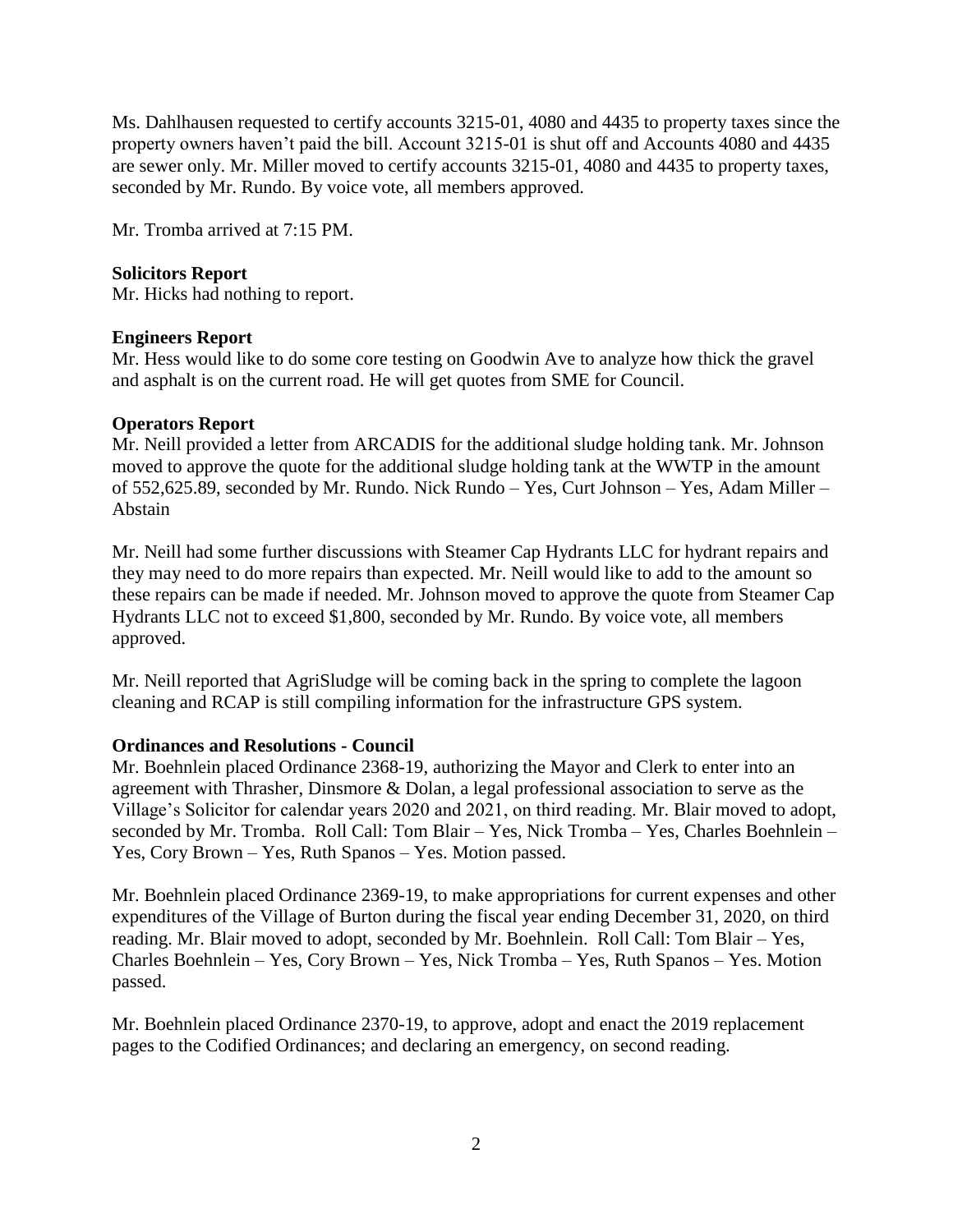Mr. Boehnlein placed Ordinance 2371-19, to establish pay increases for full time employees for Fiscal Year 2020, on second reading.

Mr. Boehnlein placed Ordinance 2372-19A, an ordinance authorizing the Mayor and Fiscal Officer of the Village of Burton to enter into an agreement with the Burton Volunteer Fire Department, Inc. for fire and emergency services from January 1, 2020 through December 31, 2020, on first reading.

### **Resolutions- BPA**

Mr. Johnson placed Resolution 2019-35, amending the Water and Sewer Pipe Standards for the Village of Burton Utilities and declaring an emergency, on first reading.

### **Old Business**

Mr. Boehnlein placed Resolution 2019-36, to establish the services the Village of Burton will provide to certain territory proposed for annexation, upon annexation, and authorizing the Fiscal Officer to file this resolution with the Board of County Commissioners at least twenty (20) days before the date of the annexation hearing, and declaring an emergency, on first reading.

Mr. Hicks wanted to make clear that if this is approved, there would be an understanding that the village will be approving services to Hillside Village and we will no longer be negotiating a JEDD for the school property and a property tax split for the Hillside property.

Ms. Spanos stated she isn't pleased with the outcome of this and would have preferred Council to collaborate on the situation through an agreement with the Township Trustees. At this point the timeline doesn't allow. Mr. Tromba stated they tried and Ms. Spanos agreed.

Ms. Spanos added that it has never been the villages decision to group the school and Hillside issues, but the village would be willing to discuss a JEDD if the Township Trustees are interested.

Ms. Dahlhausen stated the 20 days would fall on November 20<sup>th</sup> and Councils next meeting is November 25<sup>th</sup>. Mr. Boehnlein stated he feels we are pressed for time with this and feels it should be approved this evening to meet the deadline.

Mr. Boehnlein moved to waive further readings on Resolution 2019-36, seconded by Mr. Blair. Roll Call: Charles Boehnlein – Yes, Tom Blair – Yes, Nick Tromba – Yes, Cory Brown – Yes, Ruth Spanos – Yes. Motion passed.

Mr. Boehnlein moved to adopt Resolution 2019-36, seconded by Mr. Blair. Roll Call: Charles Boehnlein – Yes, Tom Blair – Yes, Nick Tromba – Yes, Cory Brown – Yes, Ruth Spanos – Yes. Motion passed.

Ms. Dahlhausen noted there is a date that needs entered in the Resolution for the approximate beginning of services. After discussion, Mr. Hicks and Mr. Hess determined the start of services will be September 1, 2021. Mr. Boehnlein moved to use the date of September 1, 2021 as the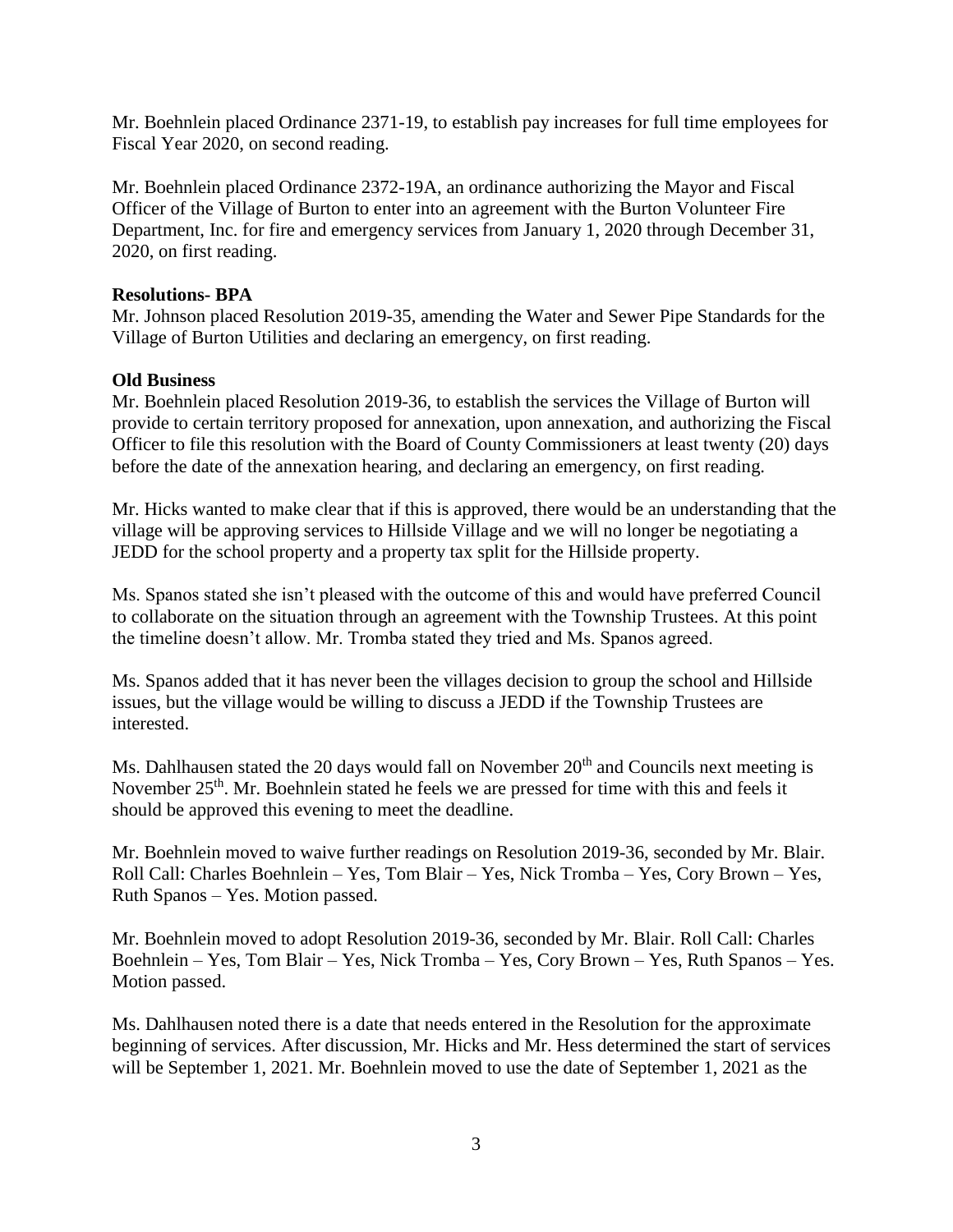start of services, seconded by Mr. Brown. Roll Call: Charles Boehnlein – Yes, Cory Brown – Yes, Tom Blair – Yes, Nick Tromba – Yes, Ruth Spanos – Yes. Motion passed.

Mr. Boehnlein moved to waive further readings on Resolution 2019-36 as amended, seconded by Mr. Blair. Roll Call: Charles Boehnlein – Yes, Tom Blair – Yes, Nick Tromba – Yes, Cory Brown – Yes, Ruth Spanos – Yes. Motion passed.

Mr. Boehnlein moved to adopt Resolution 2019-36 as amended, seconded by Mr. Blair. Roll Call: Charles Boehnlein – Yes, Tom Blair – Yes, Nick Tromba – Yes, Cory Brown – Yes, Ruth Spanos – Yes. Motion passed.

Mr. Hess provided some revised figures of tap in fees for Berkshire Schools. The sewer tap in with the current rates would be \$267,276.38 and water would be \$37,486.68. The tap in fee with the previous rate that was increased in July would have been \$96,648.44.

Ms. Spanos pointed out the proposed number of occupants in the school would be 1,480 people and the current population of Burton Village is approximately 1,450. She said she understands they won't be taking showers and living at this location, but this is a large number of users in comparison to residents in the village.

Mr. Stoddard asked which tap in fees the school will be charged since they applied before the sewer rates increased. Ms. Dahlhausen noted the school applied for a water tap in and was told in May of 2019 they needed to request sewer from the county. The county email the Village Engineer in September of 2019.

Mr. Johnson stated tap in fees are a critical part of keeping up with our water and sewer systems, and maintaining our village infrastructure. He feels a reasonable fee should be charged

Mr. Stoddard stated either way the school will have to agree to a payment plan and can make a small payment that their budget currently allows. They would agree to further payments as Hillside Village is built and the additional property taxes come in to the school.

Mr. Rundo asked what their plan is if they aren't permitted to tap in to village water and sewer. Mr. Stoddard stated they will pursue litigation. Mr. Stoddard presented a letter to Council, BPA and Mr. Hicks with a date of when they would like an answer for approval of the water and sewer connection and stated they would leave the meeting so it can be discussed among everyone. Mr. Hicks recommended going into executive session to review the letter since this may end up in litigation. Mr. Rundo stated he would like to continue discussions with the School and asked them to stay and negotiate with Council and BPA so a resolution can be determined.

Mr. Stoddard stated their budget doesn't allow for a tap in fee and they aren't going to go back to the school district with another levy to provide them. Mr. Rundo explained that our tap in fees are for the cost of doing business and they can't be forgiven. Ms. Spanos added that if we don't charge a tap in fee, the burden falls on the village residents.